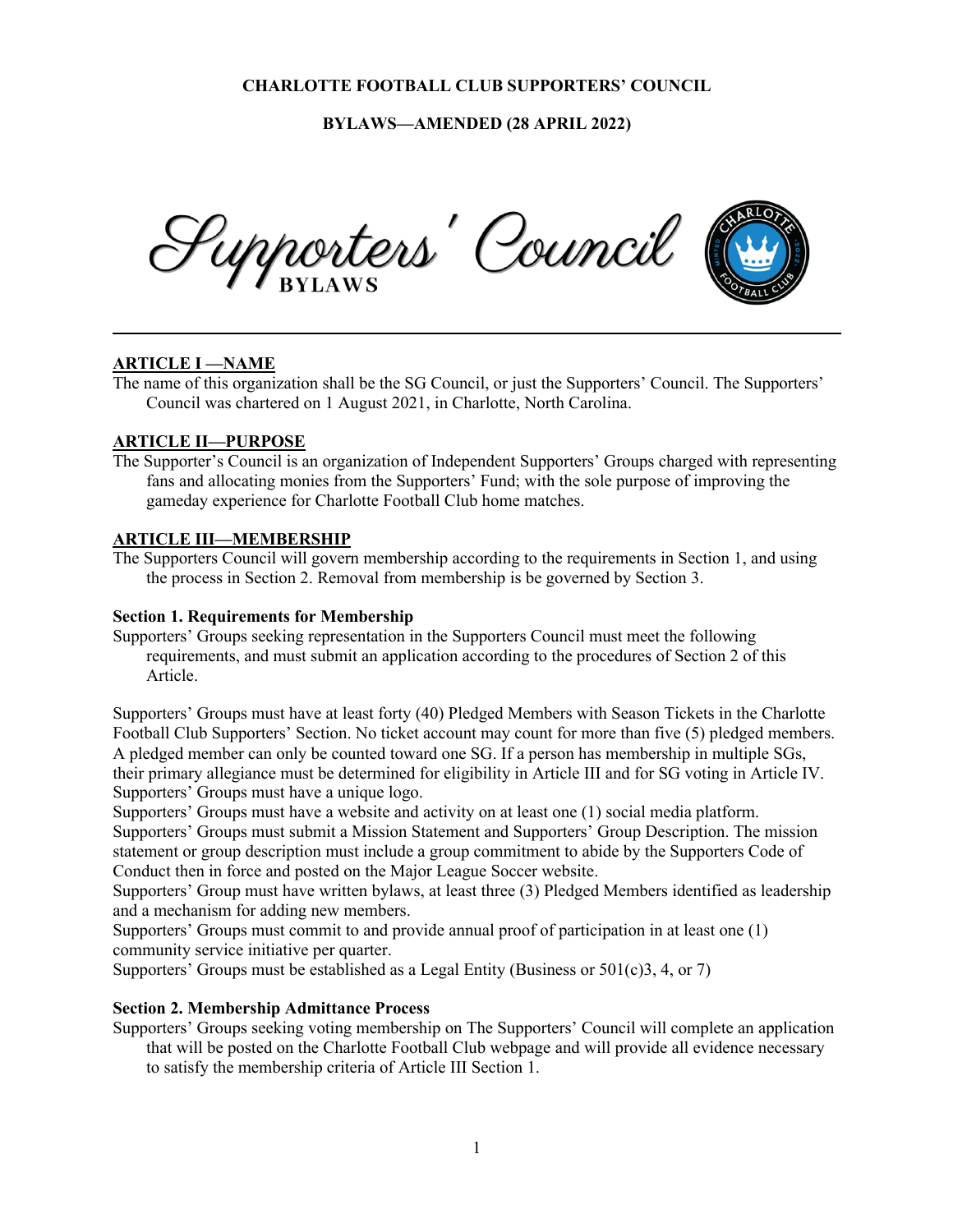## **BYLAWS—AMENDED (28 APRIL 2022)**

Simply meeting the requirements for membership stated in Article III, Section 1 establishes eligibility to apply, and does not guarantee admittance or voting representation. Membership applications will be accepted on a rolling, continuous basis.

- The Charlotte Football Club front office will verify the Section 1 criteria, and will then notify the Supporters Council of the new applicant group. The Supporters Council may conduct a due diligence process of requesting information from the applicant group, and/or interviews with its leadership. At the conclusion of due diligence, the Supporters Council will vote on admittance. A vote of 3/4th in favor is required for a qualifying Supporters' Group to be admitted*.*
	- a. Membership of all newly admitted groups will take effect at the next meeting of the Supporters Council.
	- b. A newly admitted Supporters Group will go through a probationary period of 60 days. During the probationary period the group shall have their full voting rights and Supporters' Council participation. During the probationary period, the full members of the Council may expel the new group according to the procedures of Section 3, with the exception of a simple majority vote being required to expel. Upon successful completion of the probationary period, the new Supporters Group is referred to as a "Recognized" Supporters Group.
	- c. If a vote is unsuccessful, the Supporters Group may reapply after six (6) months, unless otherwise specified at the time of the application vote.

#### **Section 3. Expulsion**

a. A Supporters' Group may be expelled from The Supporters' Council for behavior or representation counter to the Supporters' Code of Conduct or deemed to be detrimental to the vision and mission of Charlotte Football Club and its Recognized Supporters' Groups. A vote for Expulsion must be brought to the Supporters' Council by Representatives from at least two (2) Supporters' Groups, except during the probationary period when a motion can be made by one SG.

Representatives will then vote on Expulsion with each Group casting one (1) vote. The Supporters' Group in question will not cast a vote. All other Supporters' Groups with Representation in the Supporters' Council must cast a vote.

A Supporters' Group will be expelled from The Supporters' Council if votes to expel reach 3/4ths in the affirmative, except during the probationary period when a simple majority vote is sufficient to expel the group.

A SG expelled may not reapply for two (2) years. A SG expelled during the probationary period may not reapply for one (1) year.

# **ARTICLE IV—ORGANIZATION**

The Supporters' Council will be organized as a Republic of Representatives from the Recognized Supporters' Groups of Charlotte Football Club.

### **Section 1. Representatives**

a. Each Recognized Supporters' Group will receive a number of Representative *votes* based on their Pledged Membership with Season Tickets in the Supporters' Section. For representation purposes, the number of Pledged Members in the Supporters' Section will be counted before the first game of each season. Representation for the duration of the season will be based upon the final preseason count. Newly Recognized Supporters' Groups will have their Pledged Member count for the season upon admittance to the Supporters' Council.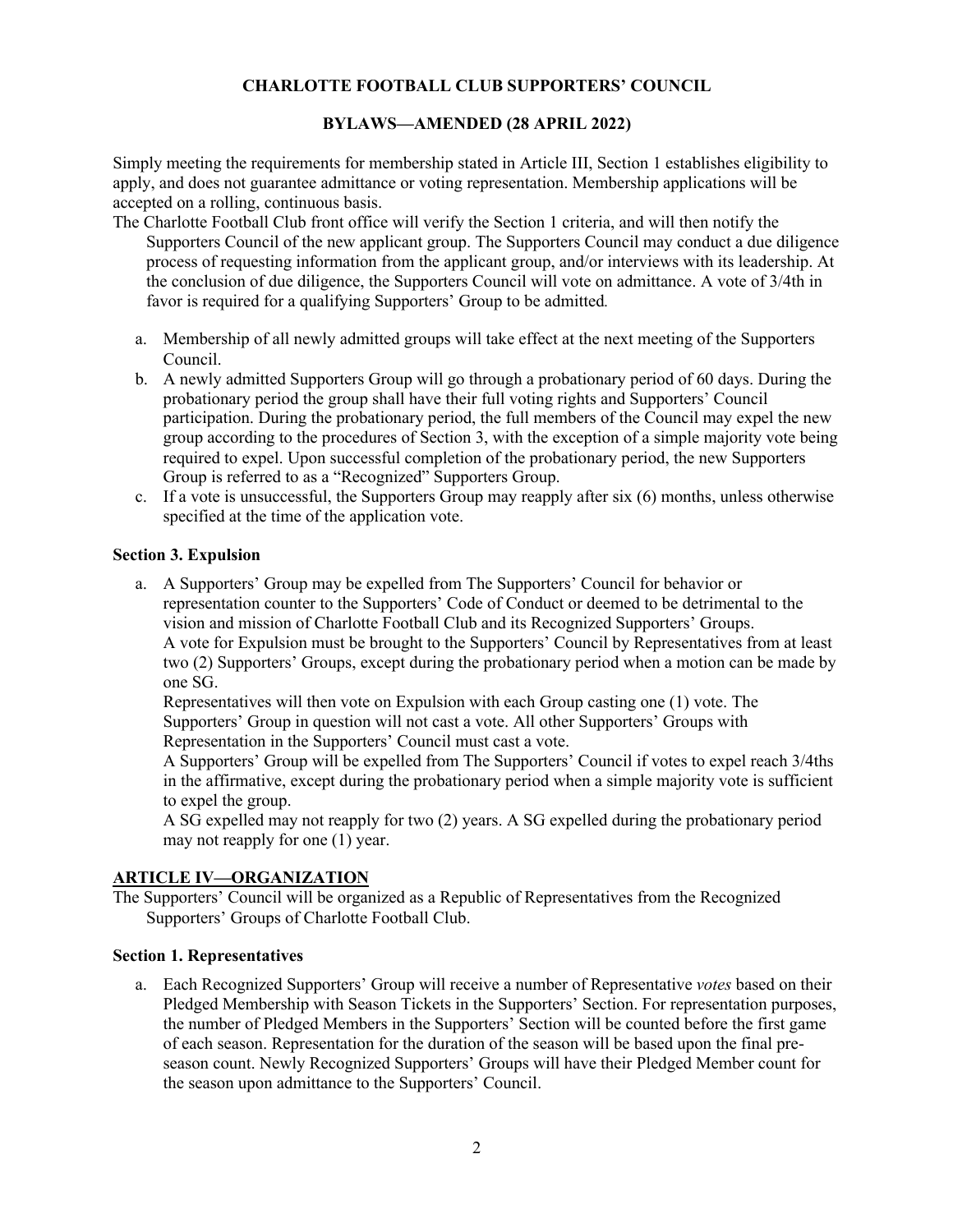### **BYLAWS—AMENDED (28 APRIL 2022)**

- i. Tier 1 Supporters' Groups with one hundred twenty (120) or more Pledged Members in the Supporters' Section will receive three (3) votes.
- ii. Tier 2 Supporters' Groups with eighty (80) to one hundred nineteen (119) Pledged Members in the Supporters' Section will receive two (2) votes.
- iii. Tier 3 Supporters' Groups with forty (40) to seventy-nine (79) Pledged Members in the Supporters' Section will receive one (1) vote.
- b. Representatives to the Supporters' Council shall include the President and Vice President, only, of each Recognized Supporters Group.
- c. c. Attendance: Each Supporters' Group shall be represented at each meeting of the Supporters' Council. If any SG is not represented in two consecutive regular meetings, a motion may be entertained to reduce that SG voting rights for the next meeting they attend by one (1) vote. Such a motion is not automatic – it would need to be made and seconded with a passing vote to carry. This article authorizes the Council to entertain such a motion in the event of an attendance gap. If the motion is made and passed, the SG will, for one meeting, have their voting reduced by (1) vote.

#### **Section 2. Officers**

a. Paragraph 1. Parliamentarian

Meetings of the Supporters' Council will be made, organized, and led by an elected Parliamentarian from the membership of Recognized Supporters' Groups. The Parliamentarian will set the agenda, meeting times, and meeting location, for meetings of the Supporters' Council and will serve as a moderator for discussions. The Parliamentarian will also work to ensure that the business of The Supporters' Council is in line with the governing rules established in The Supporters' Council Foundational Document and these Bylaws.

- i. The Parliamentarian will be elected at the First Meeting of The Supporters' Council for each calendar year.
- ii. The Parliamentarian must be a Pledged Member of a Recognized Supporters' Group and be a Season Ticket Holder in the Supporters' Section.
- iii. A simple majority of voting Representatives is required to elect a Parliamentarian. Should a majority not be attained by a single candidate, the lowest vote receiver will be dropped from the ballot and subsequent run-off elections will take place until a majority has been acquired.
- iv. The Parliamentarian shall not act as a Representative of a Supporters Group during the time they are acting as Parliamentarian.
- b. Paragraph 2. Treasurer
	- a. The Treasurer of the Supporters' Council will monitor the budget of the Supporters' Council and provide updates at each meeting and upon request from the Supporters' Council.
	- a. The Treasurer:
	- i. Must be a full member of a Recognized Supporter Groups.
- ii. Will be elected at the First Meeting of the Supporters Council for each calendar year. A simple majority of voting Representative, as identified in Article IV Section 1, is required to elect a treasurer. Should a majority not be attained by a single candidate, the lowest vote receiver will be dropped from the ballot and subsequent run-off elections will take place until a majority has been acquired.
- iii. Monitor the budget of the Supporters Section Fund, and provide financial reports during each Supporters Council meeting.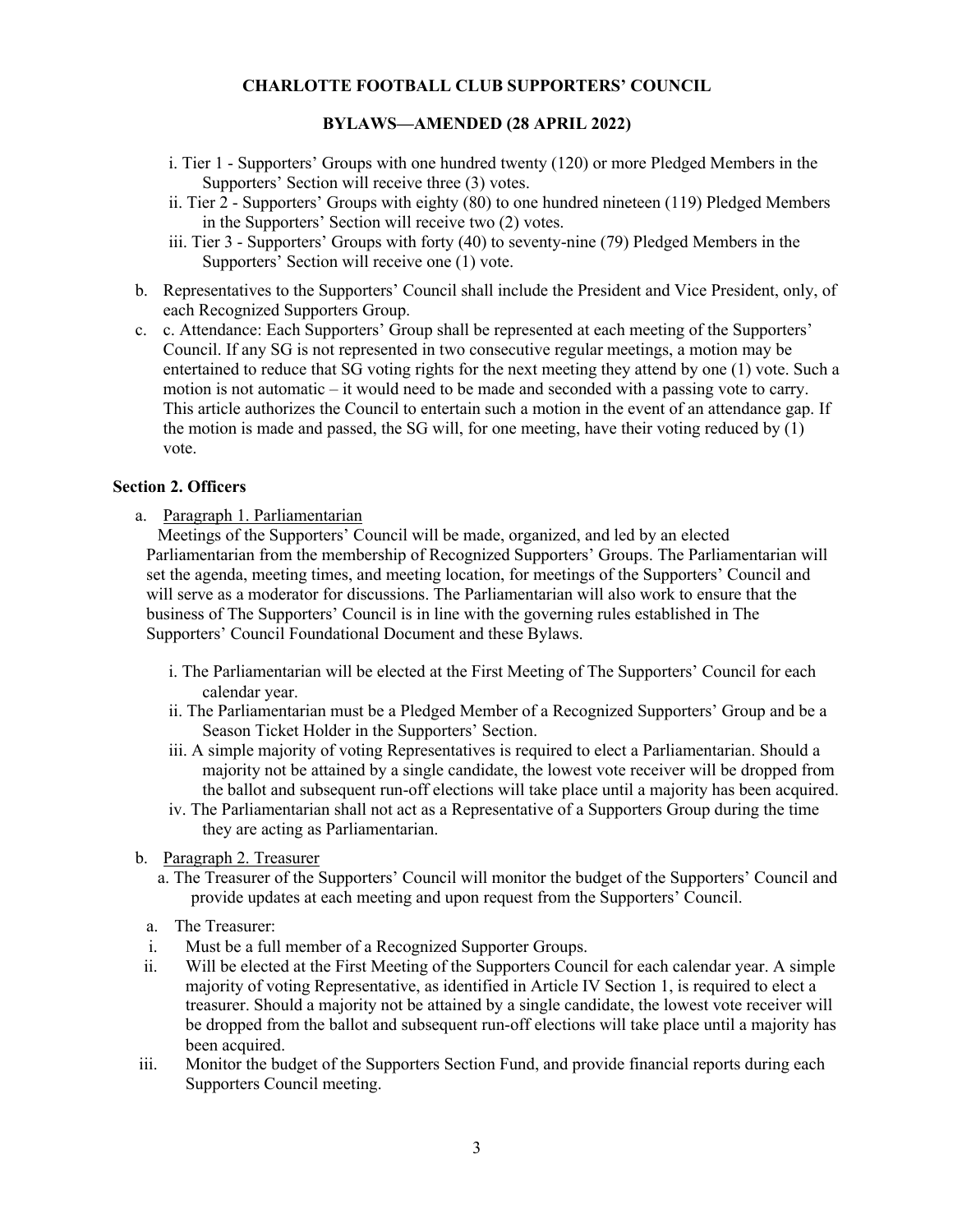## **BYLAWS—AMENDED (28 APRIL 2022)**

- iv. Communicate the spending priorities of the Supporters Council to the Charlotte FC Front Office so they can execute purchases. Request financial records of the Supporters Fund from Charlotte FC, use these records to assess yearly budget and current month tracking;
- v. Prepare and present an end-of-season financial report and a next season proposed budget at the last meeting of each year.
- c. Paragraph 3. Communications Director
- i. The Communications Director will communicate Council decisions to those outside the Council.
- ii. The Communications Director will be elected at the First Meeting of The Supporters' Council for each calendar year. The Communications Director must be a Pledged Member of a Recognized Supporters' Group, and may be a member of the Council.
- iii. If not a member of the Council the Communications Director shall attend all Council meetings to be informed on decisions, rationale, and specifics of messaging as approved by the Council.
- iv. A simple majority of voting Representatives is required to elect a communications Director. Should a majority not be attained by a single candidate, the lowest vote receiver will be dropped from the ballot and subsequent run-off elections will take place until a majority has been acquired.

#### **Section 3. Committees**

The Council will form ad hoc or permanent committees as needed to address Council or Supporter Section business

- b. Paragraph 1. Committee Creation
	- i. Proposals for the creation of a new ad hoc or permanent committee may be brought to the Council by a recognized supporters group.
- ii. A foundational document will be created that outlines the purpose, scope, structure, and type of committee requested.
- iii. A motion properly made and seconded, that carries shall establish a committee.
- c. Paragraph 2. Committee Types

**Permanent** -- A permanent committee is one that will persist until the Council deems by a twothirds majority vote that it is no longer needed.

Established Permanent Committees – The following permanent committees are hereby established by these bylaws:

- Chant Committee
- Tifo Committee
- Away Travel Committee

**Ad Hoc –** A committee created on a temporary basis is an Ad Hoc committee.

- i. The creation procedure is identical to that of a permanent committee, excepting that the foundational document shall specify a limited purpose or duration.
- ii. Unless otherwise specified in the foundational document, ad hoc committees will dissolve with one (1) year of formation
- iii. Ad hoc committees may be converted to a permanent committee with a normal motion and second whose vote carries during any sanctioned Council session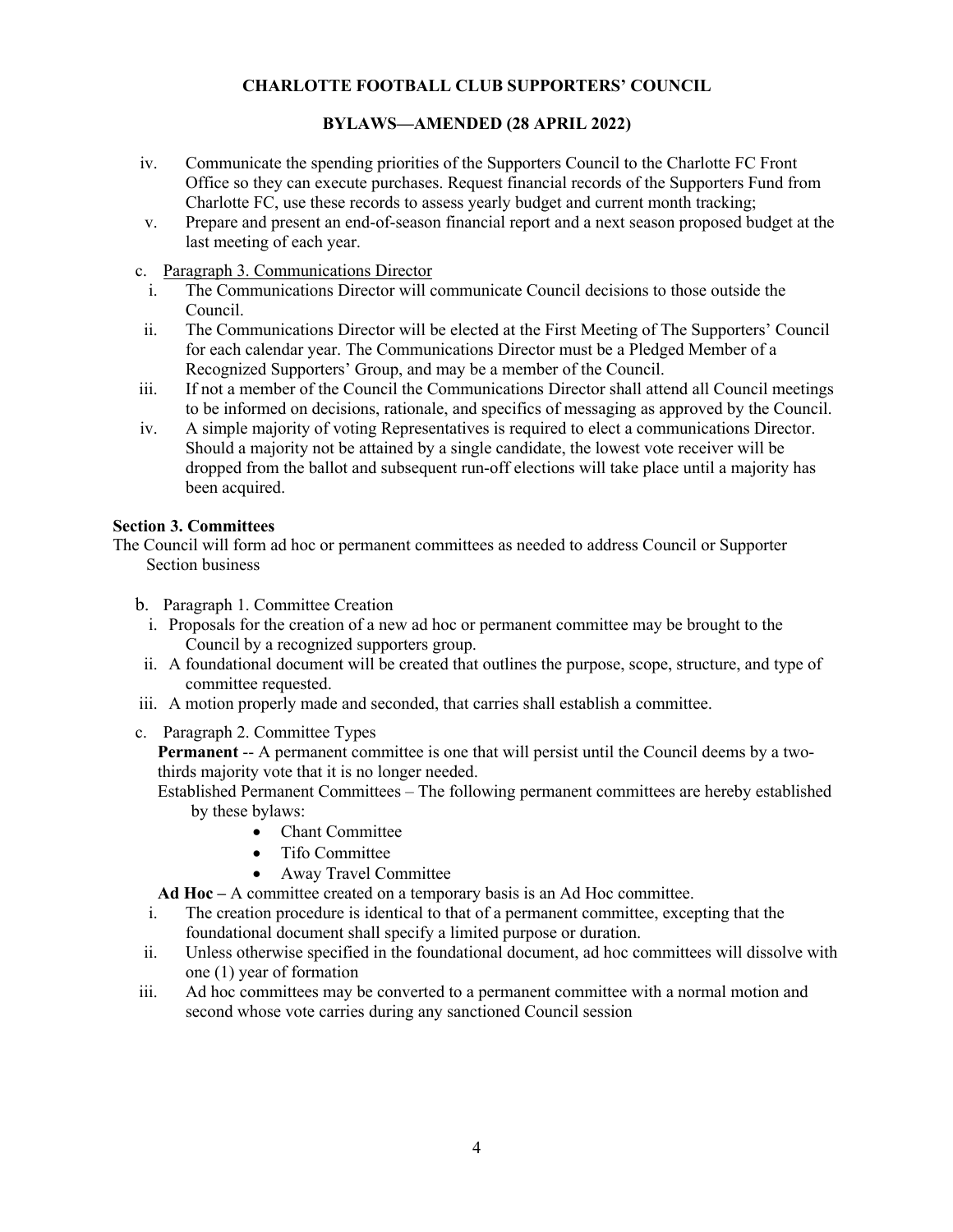## **BYLAWS—AMENDED (28 APRIL 2022)**

### **ARTICLE V—MEETINGS**

The Supporters' Council will hold meetings at least once per month. Meeting times and locations will be established by the Parliamentarian and agendas will be distributed to Recognized Supporters' Group Representatives ahead of the meeting time.

### **Section 1. Meeting Attendees**

- a. Meetings are open only to designated representatives of each Recognized Supporter Group, Council officers, Chairs of Council committees, and the Chief Fan Officer of Charlotte FC.
- b. A Meeting may begin without a quorum (as defined in Article V section 3), but no vote may be taken until a quorum is present.
- c. Guest attendees, including other employees of Charlotte Football Club, or members of other SGs, may be invited to attend meetings of the Supporters Council upon agreement of the representatives from two (2) or more member supporters groups. Members of non-recognized supporters groups who are not invited but who request to attend must notify the council at least six (6) calendar days in advance of proposed meeting attendance. If Guest attendees wish to address the council, they must submit their topic six days prior, and their matter may be considered at the discretion of the Council if time permits.

### **Section 2. Meeting Agenda**

- a. The Parliamentarian will begin each meeting with a Call to Order and a review of the agenda. Representatives may send topics for the agenda ahead of the meeting that will be added. Topics not provided in advance can be added to the New Business section of the meeting, and addressed only if time permits, unless otherwise voted during the agenda review portion of the meeting.
	- i. Discussion of Topics The Parliamentarian will introduce each topic from the Agenda and then recognize the individual or Representative of the Supporters' Group from which the topic was submitted. An open discussion will follow the topic introduction and will be moderated by the Parliamentarian.
	- ii. Minutes: The Parliamentarian, if no other representative volunteers, shall record minutes of the meeting and shall publish them to the Supporters' Council members prior to the next meeting.

### **Section 3. Voting**

- a. A quorum must be present for the Supporters Council to take a vote on any matter.
- b. A quorum shall consist of <sup>3</sup>/4 of the total votes of the council, as defined in Article IV, Section 1 Representatives, being present.
- **c.** A motion to vote on a resolution, adoption, or expenditure may be made by any Representative and must be seconded by a Representative from a different Supporters' Group.
- d. The Parliamentarian may offer a motion, but it would need to be seconded by representatives from two different Supporters' Groups to be recognized.
- e. Voting motions that are seconded must be brought to a vote before moving on to the next topic or adjournment
- f. A 3/4th vote of Representatives in the affirmative is required for passage of motions, unless specified otherwise in the bylaws for specific types of votes. If one or more SGs are not present, but there is sufficient quorum to vote, a passing vote shall consist of  $\frac{3}{4}$  of the total Council votes, not merely ¾ of the votes present. For example if there are 13 votes in the council but there are 10 votes present, a motion would still require 10 votes (3/4) to carry.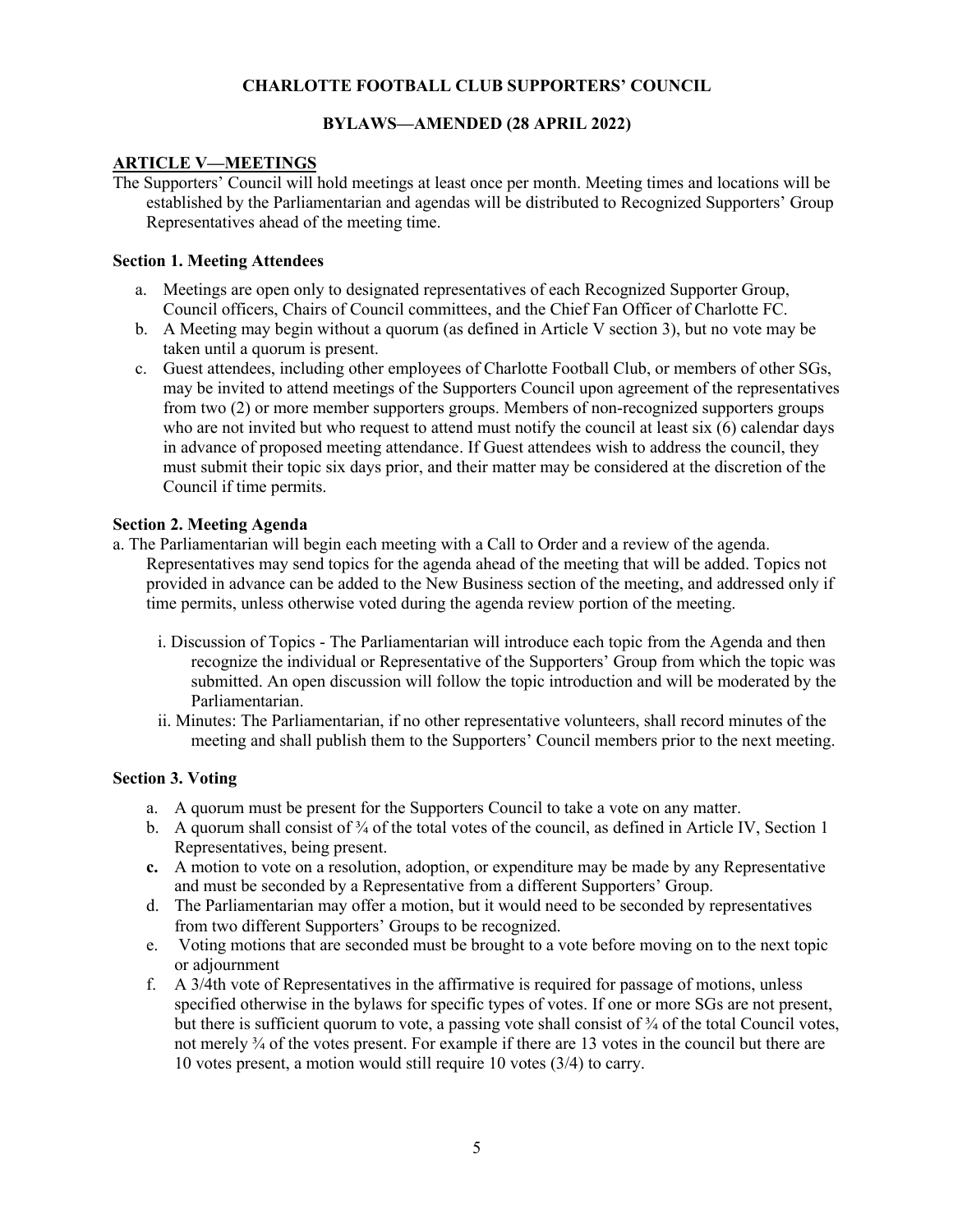## **BYLAWS—AMENDED (28 APRIL 2022)**

### **Section 4. Adjournment**

- a. At the conclusion of all business, the Parliamentarian will raise a point of order to request conclusion of discussions to begin meeting review. Meeting review will consist of reviewing the agenda, summarizing discussion, reviewing voting results, and actions.
- b. After the meeting review, the parliamentarian will ask for a motion to adjourn; a Representative will so move, a second, and a vote to adjourn.

## **ARTICLE VI—ALLOCATION OF FUNDS**

The Supporters' Council will allocate funds via Charlotte Football Club from the Supporters' Fund with the purpose of improving, supporting, and augmenting the gameday experience in the Supporters' Section for Charlotte Football Club home matches, which may include pre-game, in-game, and postgame experiences, subject to spending limitations below.

#### **Section 1. Fund Allocation Process**

- a. The Supporters' Council will vote on the allocation of funds and submit requests to Charlotte Football Club.
- b. All monies from the Supporters' Fund must be spent during the season for which it was collected. Unspent funds must be less than 5% of the overall amount of the Supporters Fund

#### **Section 2. Spending Limitations**

- a. The Supporters' Council will ensure that all spending of money is in line with the Supporters' Fund's stated purpose.
- b. Monies from the Supporters' Fund shall not be used for the sole benefit of any individual, Supporters' Council Representatives, or Supporters' Group. Funds shall not be spent on meeting locations, food, or other hospitality items.
- c. Monies from the Supporters' Fund may not be spent on any capital that is branded with the iconography of any of the Recognized Supporters' Group.
- d. Assets purchased by The Supporters' Council shall not be possessed by any individual Supporters' Group and must be kept in a location that is accessible to Representatives of all Recognized Supporters' Groups.
- e. Funds may not be spent on advertisements or promotional products.
- f. Fees or payments to Charlotte Football Club or Tepper Sports & Entertainment may not exceed one (1) dollar per transaction.
- g. Payments from The Supporters' Fund must not be allocated to any Representative of The Supporters' Council, member of a Recognized Supporters' Group, or business in which a member of a Recognized Supporters' Group has a financial interest.
- h. The Supporters' Fund shall not be used to make any permanent capital improvements to Bank of America Stadium.
- i. Pre-game and post-game expenses shall not exceed 25% of the Supporters Fund.
- j. Supporters Fund money may be used for web domains, remote meeting services (e.g. Zoom, Webex, Teams), collaboration software (e.g. Slack) or other incidental business expenses minimally essential for communicating among the Council and with the general public on behalf of the Council.

#### **Section 3. Financial Disclosure**

a. Control of the Supporters Fund will rest with Charlotte FC. Expenditures in support of the purpose of these bylaws, according to the limits of these bylaws, shall be directed by the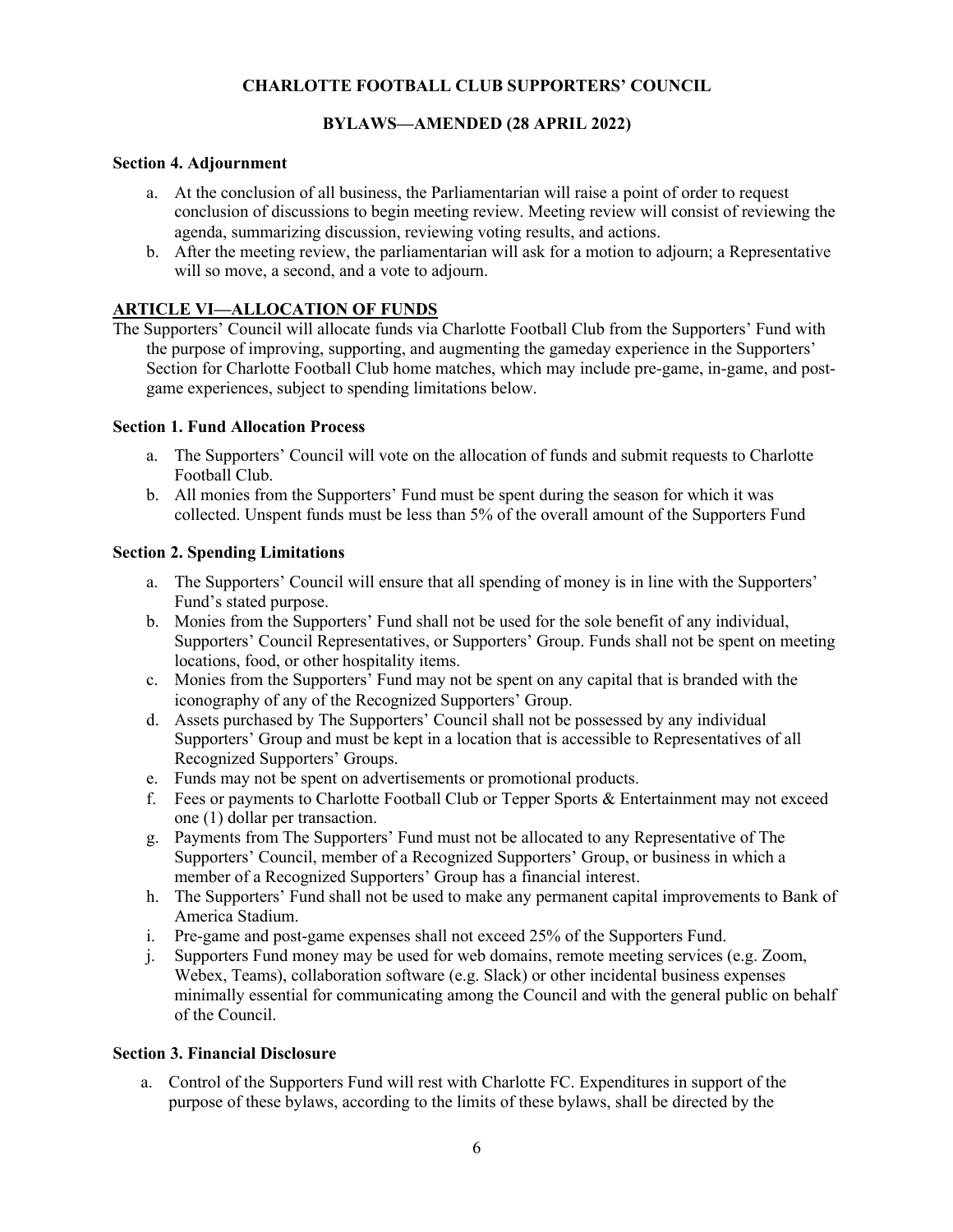## **BYLAWS—AMENDED (28 APRIL 2022)**

Supporters Council, for execution by the club, and monitored by the Treasurer. Transparency will be necessary to ensure that the provisions of these bylaws have been upheld.

- i. The Treasurer shall maintain regular contact with Charlotte FC to monitor the bank accounts of the Supporters Fund, and to monitor disbursements and deposits of the Fund. The Treasurer shall report to the Supporters Council periodically on the financial activity of the fund.
- ii. All Representatives to the Supporters Council, all officers of member supporter groups (as identified in their membership application, and as updated), the Parliamentarian, the Treasurer shall be authorized to receive the financial reports prepared by the Treasurer based on official financial statements provided by Charlotte FC.
- iii. The Supporters Council may, upon a vote, choose to disclose financial records outside the individuals identified above.

## **ARTICLE VII –DISCIPLINARY HEARINGS**

- The Supporters Council desires to maintain a healthy and enjoyable fan experience in the Supporters Section, and will take action to curb unacceptable behavior as identified in the Charlotte Supporters' Code of Conduct and the MLS Code of Conduct. The Supporters Council desires for member groups to take first action, reserves the right to review the appropriateness of that action, and to coordinate with Charlotte Football Club including recommended actions for the club. People seated in the Supporters section could be members of a SG represented on the SC, members of a SG not represented on the SC, or unaffiliated fans.
- The Supporters' Council will review fan violations of the Charlotte Supporters' Code of Conduct and determine appropriate action, including recommendations to Charlotte Football Club.

### **Section 1. Supporters' Group Members**

a. If the violation was committed by a Recognized Supporters' Group member, the respective group will share what action they are taking within their own organization. The Supporters' Council will discuss the action and may recommend possible next steps.

b. Failure of a Supporters' Group to adequately manage their members could result in a motion for expulsion.

#### **Section 2. Unaffiliated Fans**

a. The Supporters' Council will discuss the violation of fans not associated with a Recognized Supporters' Group and will make recommendations to Charlotte Football Club on action and possible next steps.

# **ARTICLE VIII—BYLAW AMENDMENTS**

The Supporters' Council will review these Bylaws and make amendments when appropriate. Amended Bylaws will be in effect immediately after passage.

#### **Section 1. Annual Review**

- a. The Supporters' Council will review these Bylaws before the first meeting of the calendar year and submit bylaw amendment motions prior to the first meeting of the year.
- b. The Supporters' Council Bylaws must be voted on during the first meeting of a calendar year.